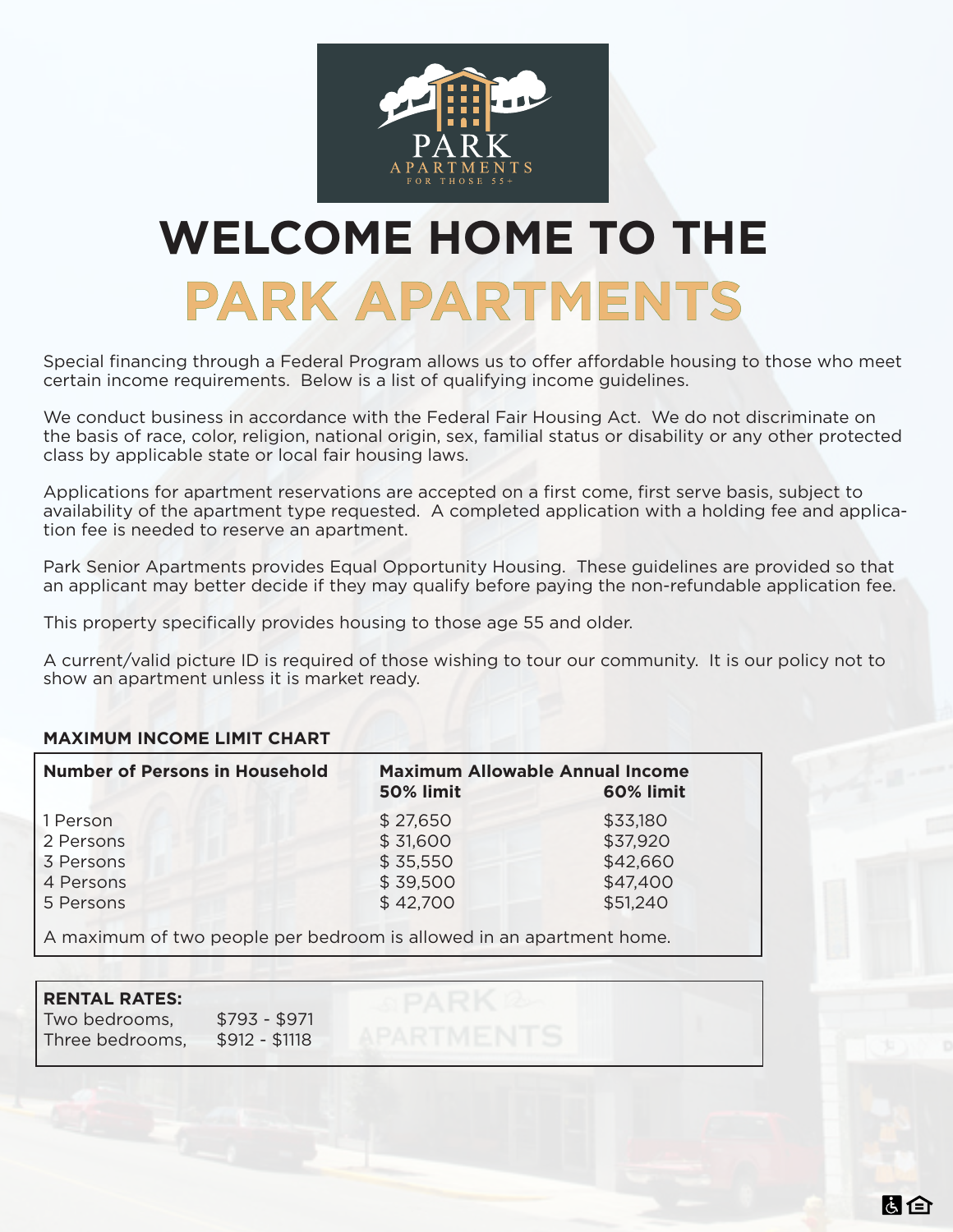### **QUALIFYING CRITERIA:**

All information on the rental application must be filled in completely for consideration during the approval process.

*Rental history:* All rental history and or mortgage payments for the last two (2) consecutive years must be positive and reflect timely payments. An eviction within the past five (5) years (pending or completed) is an automatic rejection of the application. The circumstances of a 'dismissed' eviction will be considered. Chronic late payments, NSF checks or lease violations will be considered in the processing of your application. Applicants currently 'under lease' will be considered with written notice from the landlord stating that they are allowing the lease to be terminated. Lack of rental and/or mortgage history will be considered in the processing of your application.

*Income:* Applicant(s) must have verifiable current income/employment and be able to demonstrate financial capacity to meet the proposed lease obligations. If employed, the applicant must be at the current employment for more than six (6) months, or with their previous employer for more than one (1) year. Housing Choice Vouchers are accepted

*Credit History:* Credit report(s) must reflect positive payment history (applicant cannot be approved if an open bankruptcy exists). No monies can be owed to previous landlords or utility companies. All outstanding debts to previous landlords and/or utility companies must be satisfied prior to applying for the apartment. If there is a discharged bankruptcy, the discharged bankruptcy document must be presented at the time of the application. Lack of credit history will be considered in the processing of your application.

*Criminal History:* Certain felony convictions are grounds for rejection as are police records for chronic disturbing of the peace, sale/distribution of drugs or other illegal substances, weapons, child endangerment or any other criminal history that could be considered a danger or detriment to the safety and/or quiet enjoyment of the community.

**Security Deposit:** The security deposit will be decided by the credit score determination, but our standard deposit for approved credit is: 2 Bedroom: 3 Bedroom:

Age: You must be at least 18 years of age to apply for an apartment. Age requirement for this property is designated to age 55 and older.

#### **Application Fee(s):**

No cash. No personal checks. Please submit Money order or cashier's check only.

A \$35.00 non-refundable application fee is required at the time of application. This fee is per application (married couples may combine an application). There is a \$15.00 charge per additional applicant over the age of 18.

A separate \$200.00 partial security deposit (Money Order or Cashiers Check only) is required at the time of the application in order to process the application. Denied applicants will have the \$200.00 returned to them. Applicants who cancel or otherwise choose not to complete the application process will forfeit the \$200.00 partial security deposit. Please note that the \$200.00 partial security deposit is applied to the actual security deposit at the time of your move-in. This is not an additional charge.

Normal processing time is 7-14 business days, however some applications may take longer to process. If you have any questions regarding eligibility, other than the above listed income guidelines